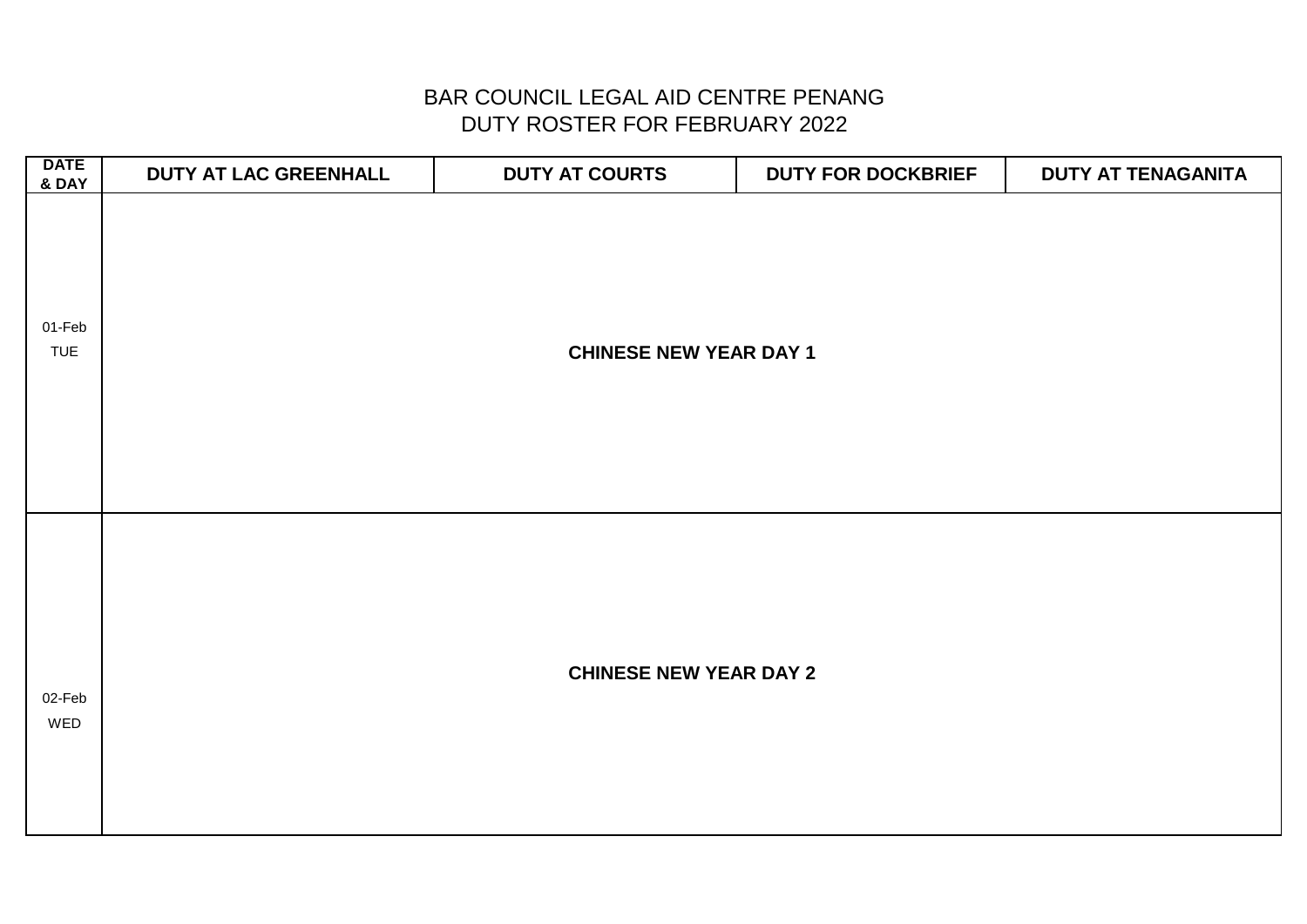# DUTY ROSTER FOR FEBRUARY 2022 BAR COUNCIL LEGAL AID CENTRE PENANG

| <b>DATE</b><br>& DAY | <b>DUTY AT LAC GREENHALL</b>                           | <b>DUTY AT COURTS</b>                            | <b>DUTY FOR DOCKBRIEF</b> | <b>DUTY AT TENAGANITA</b> |
|----------------------|--------------------------------------------------------|--------------------------------------------------|---------------------------|---------------------------|
| 03-Feb<br>THU        | Mr. David Tan Hong Kai<br>Messrs. Presgrave & Matthews | <b>MAH MAJ BUKIT MERTAJAM</b><br>COURT (9AM-1PM) | <b>NIL</b>                | <b>NIL</b>                |
| 04-Feb<br>FRI        | Mr. David Tan Hong Kai<br>Messrs. Presgrave & Matthews | <b>NIL</b>                                       | <b>NIL</b>                | <b>NIL</b>                |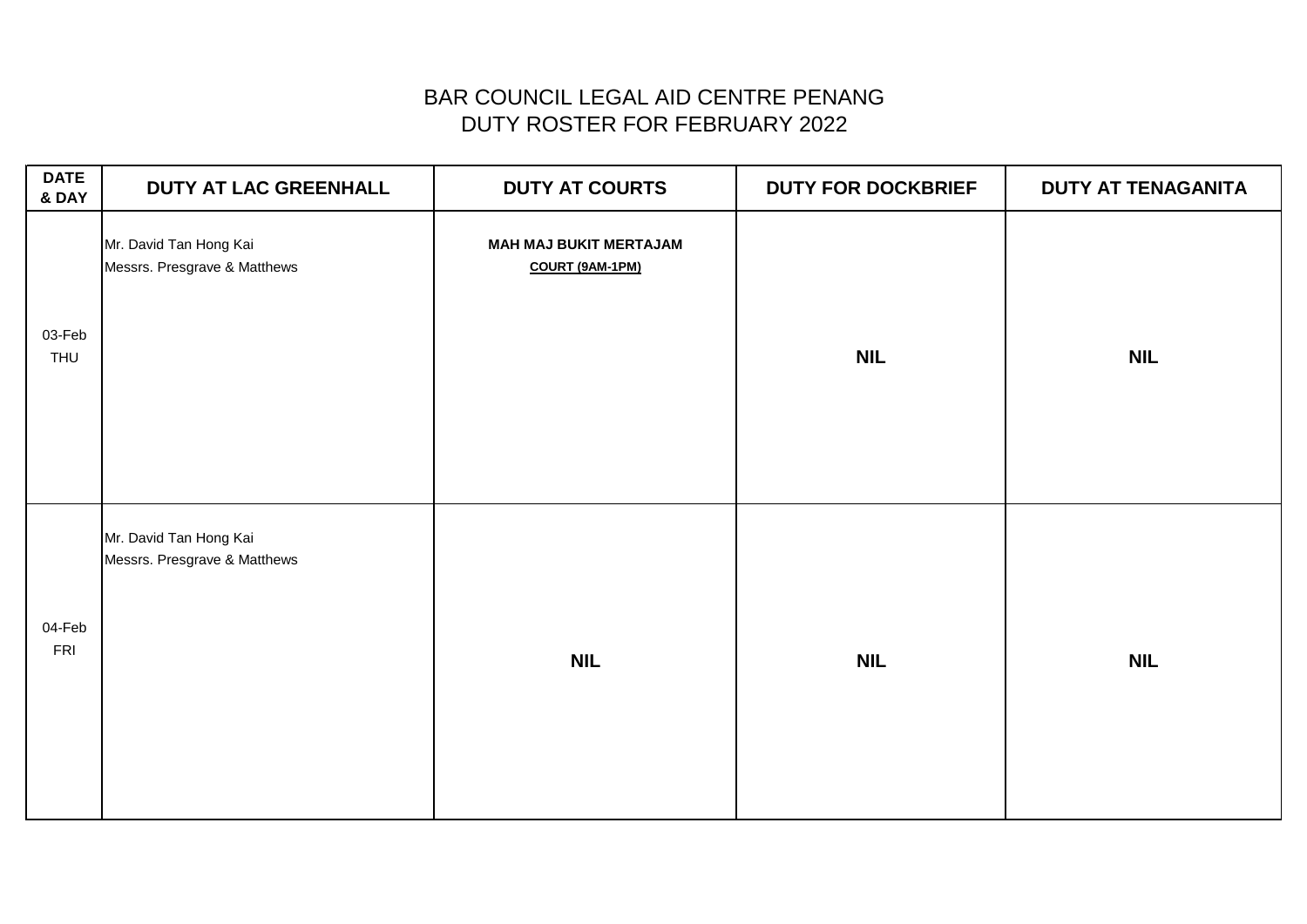| <b>DATE</b><br>& DAY | DUTY AT LAC GREENHALL                                                                                 | <b>DUTY AT COURTS</b> | <b>DUTY FOR DOCKBRIEF</b> | <b>DUTY AT TENAGANITA</b> |
|----------------------|-------------------------------------------------------------------------------------------------------|-----------------------|---------------------------|---------------------------|
| 07-Feb<br><b>MON</b> | Ms. Farah Nabilah Binti Shaharuddin<br>Messrs. Fareed & Co.                                           | <b>NIL</b>            | <b>NIL</b>                | <b>NIL</b>                |
| 08-Feb<br><b>TUE</b> | Ms. Loo Xin Tian<br>Messrs. Gibb & Co.<br>Ms. Farah Nabilah Binti Shaharuddin<br>Messrs. Fareed & Co. |                       |                           |                           |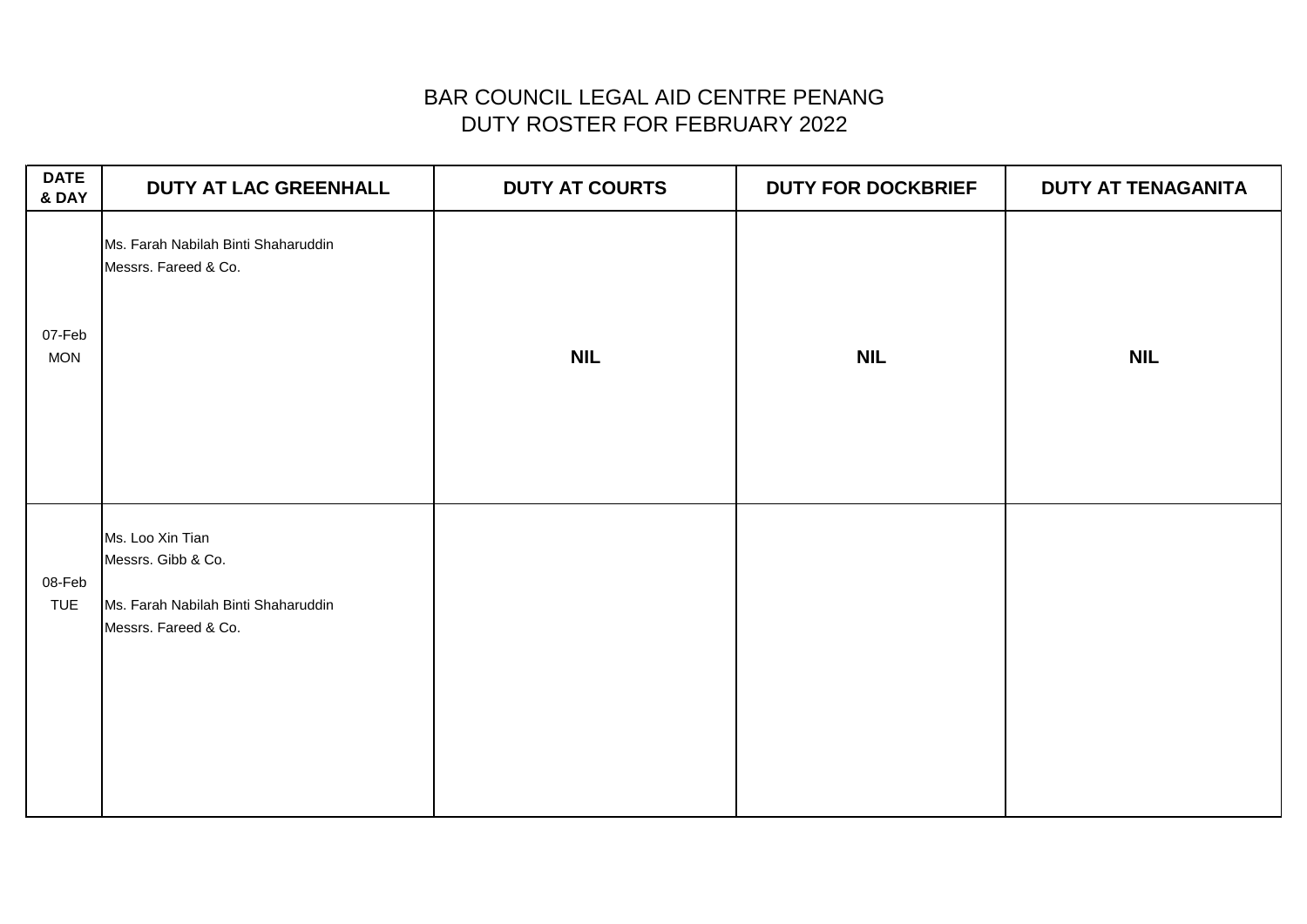| <b>DATE</b><br>& DAY | DUTY AT LAC GREENHALL                                                                                | <b>DUTY AT COURTS</b>                  | <b>DUTY FOR DOCKBRIEF</b> | <b>DUTY AT TENAGANITA</b> |
|----------------------|------------------------------------------------------------------------------------------------------|----------------------------------------|---------------------------|---------------------------|
| 09-Feb<br>WED        | Ms. Farah Nabilah Binti Shaharuddin<br>Messrs. Fareed & Co.<br>Ms. Tan Shu Min<br>Messrs. Wong & Loh | <b>NIL</b>                             | <b>NIL</b>                | <b>NIL</b>                |
| 10-Feb<br>THU        | Ms. Sheshalini A/P Ramesh<br>Messrs. Kumar & Co.                                                     | <b>MAH MAJ JAWI</b><br>COURT (9AM-1PM) | <b>NIL</b>                | <b>NIL</b>                |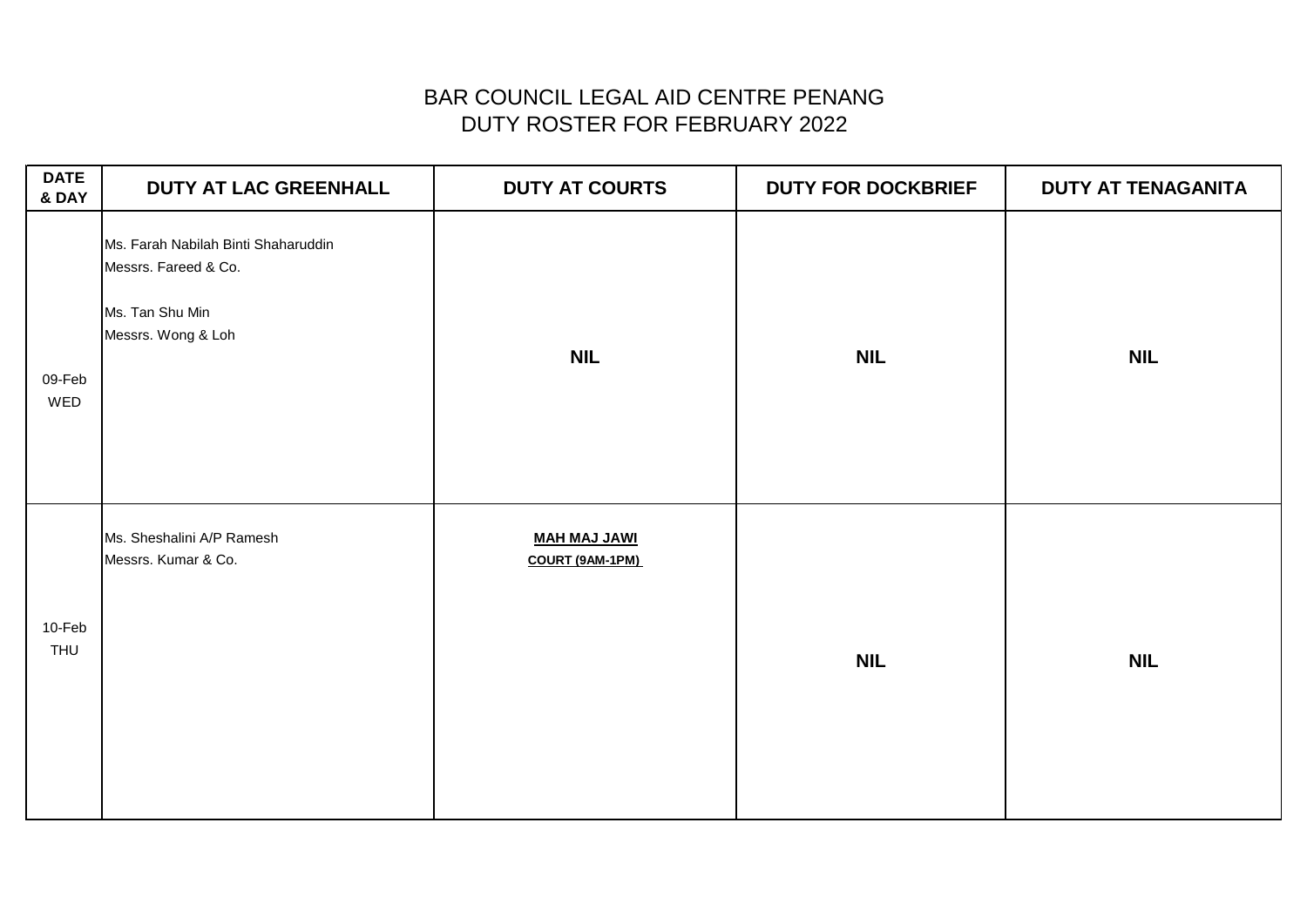| <b>DATE</b><br>& DAY | DUTY AT LAC GREENHALL                            | <b>DUTY AT COURTS</b> | <b>DUTY FOR DOCKBRIEF</b> | DUTY AT TENAGANITA |
|----------------------|--------------------------------------------------|-----------------------|---------------------------|--------------------|
| 11-Feb<br><b>FRI</b> | Ms. Sheshalini A/P Ramesh<br>Messrs. Kumar & Co. | <b>NIL</b>            | <b>NIL</b>                | <b>NIL</b>         |
| 14-Feb<br><b>MON</b> | Ms. Sheshalini A/P Ramesh<br>Messrs. Kumar & Co. | <b>NIL</b>            | <b>NIL</b>                | <b>NIL</b>         |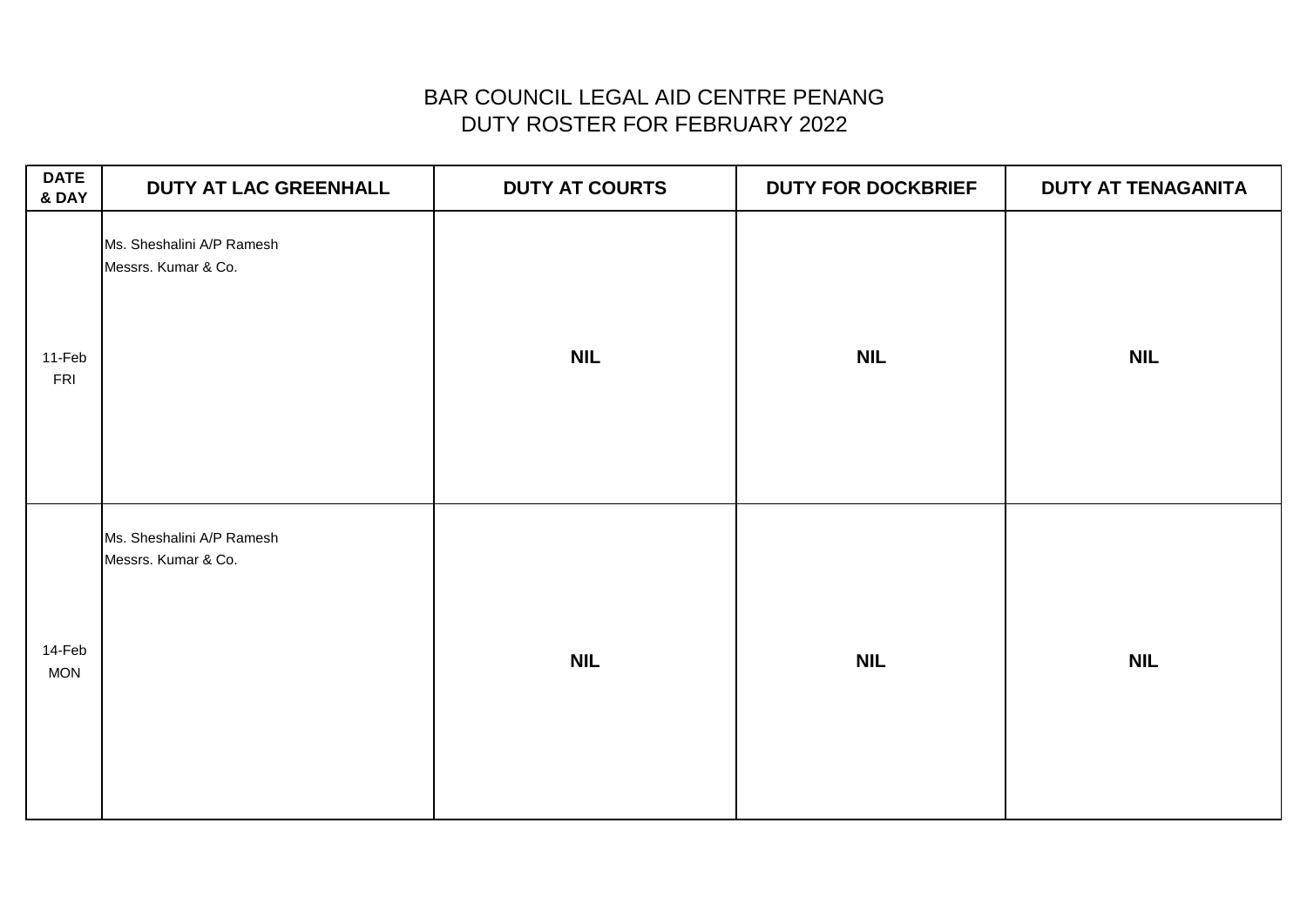| <b>DATE</b><br>& DAY | <b>DUTY AT LAC GREENHALL</b>                                                               | <b>DUTY AT COURTS</b> | <b>DUTY FOR DOCKBRIEF</b> | <b>DUTY AT TENAGANITA</b> |
|----------------------|--------------------------------------------------------------------------------------------|-----------------------|---------------------------|---------------------------|
| 15-Feb<br><b>TUE</b> | Ms. Sheshalini A/P Ramesh<br>Messrs. Kumar & Co.<br>Ms. Loo Xin Tian<br>Messrs. Gibb & Co. | <b>NIL</b>            | <b>NIL</b>                | <b>NIL</b>                |
| 16-Feb<br>WED        | Ms. Sheshalini A/P Ramesh<br>Messrs. Kumar & Co.                                           | <b>NIL</b>            | <b>NIL</b>                | <b>NIL</b>                |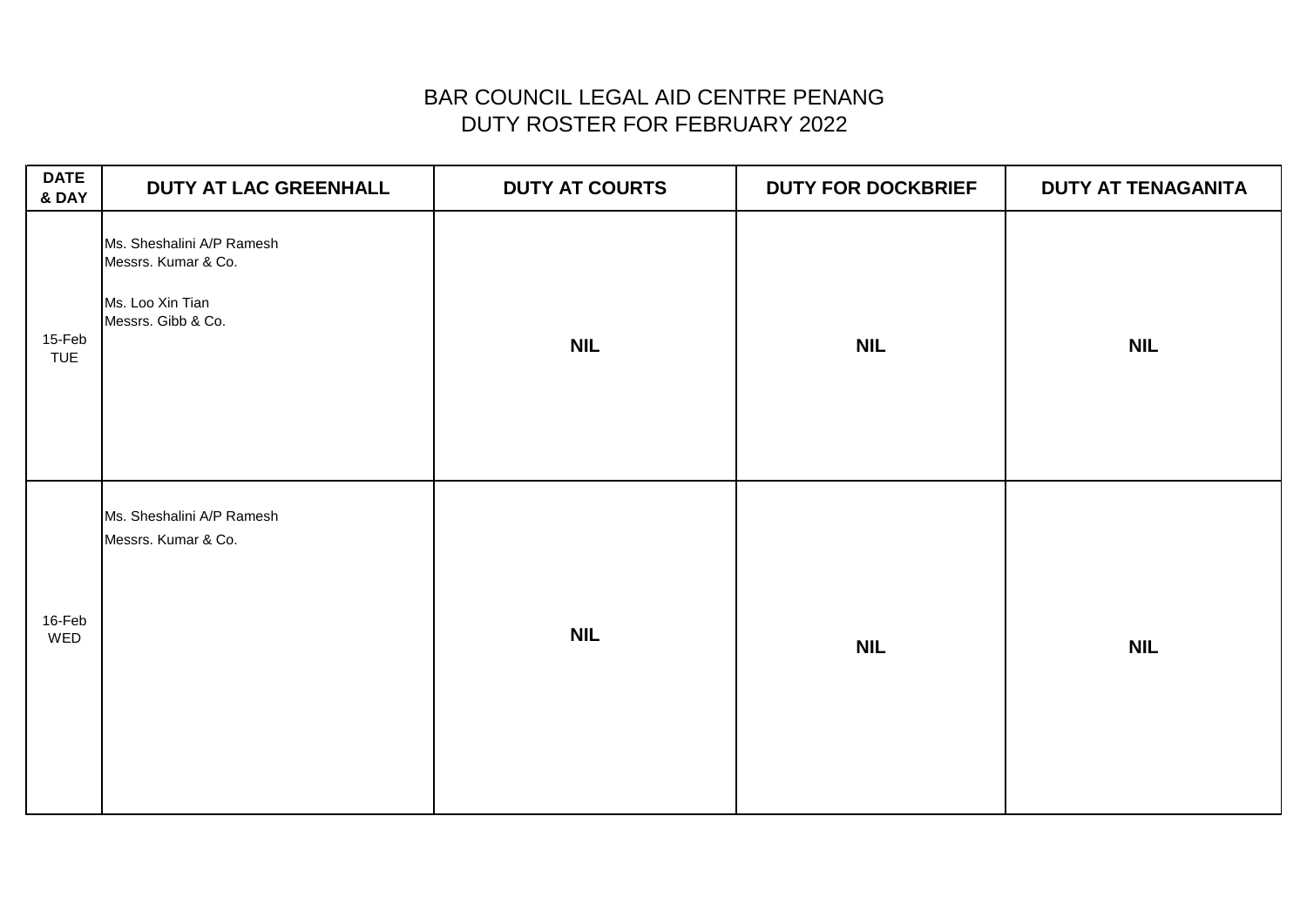| <b>DATE</b><br>& DAY | <b>DUTY AT LAC GREENHALL</b>                     | <b>DUTY AT COURTS</b>                         | <b>DUTY FOR DOCKBRIEF</b> | <b>DUTY AT TENAGANITA</b> |
|----------------------|--------------------------------------------------|-----------------------------------------------|---------------------------|---------------------------|
| 17-Feb<br>THU        | Ms. Sheshalini A/P Ramesh<br>Messrs. Kumar & Co. | <b>MAH MAJ BUTTERWORTH</b><br>COURT (9AM-1PM) | <b>NIL</b>                | <b>NIL</b>                |
| 18-Feb<br>FRI        | Ms. Tan Shu Min<br>Messrs. Wong & Loh            | <b>NIL</b>                                    | <b>NIL</b>                | <b>NIL</b>                |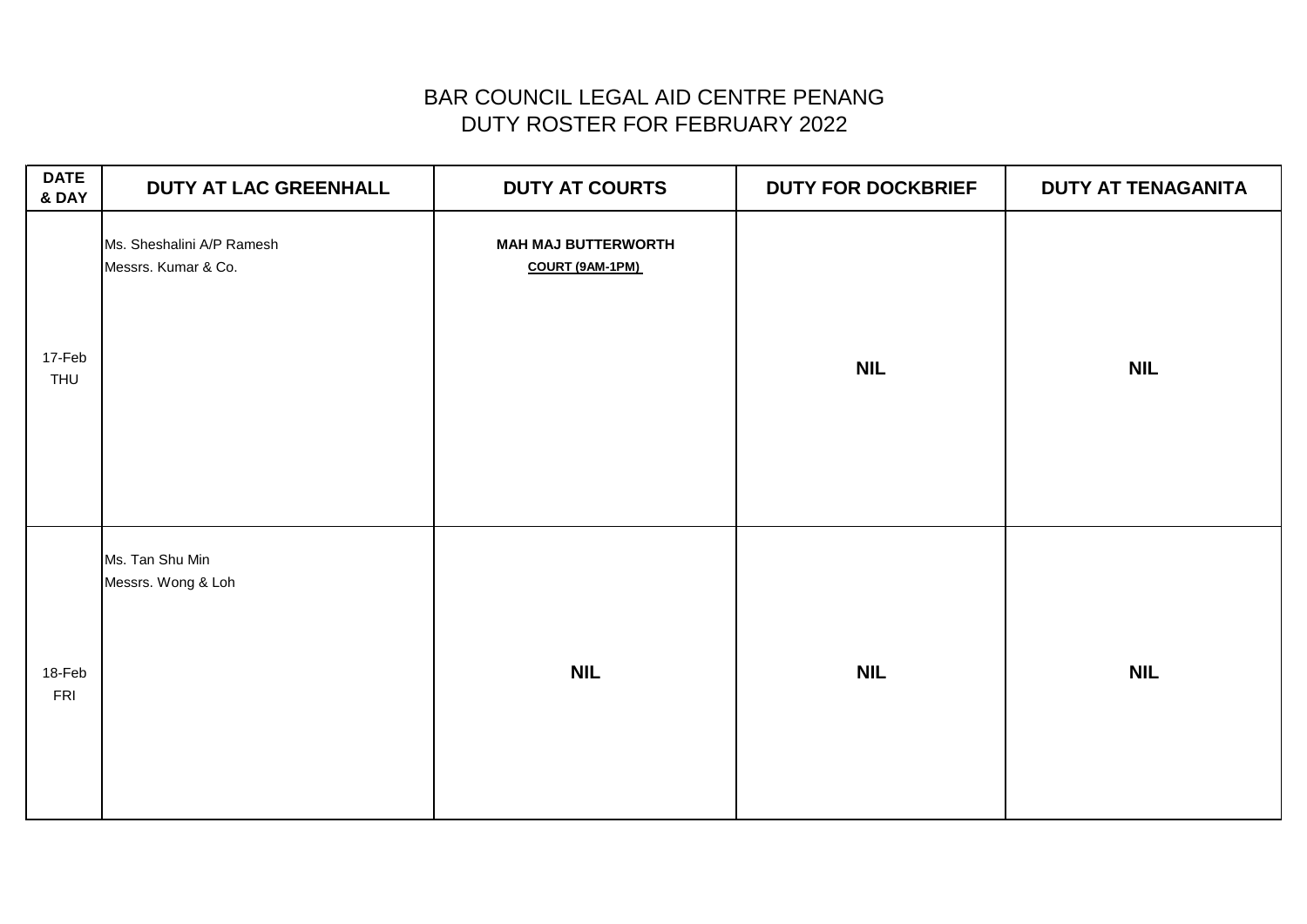| <b>DATE</b><br>& DAY |                                                                                                  | <b>DUTY AT COURTS</b> | <b>DUTY FOR DOCKBRIEF</b> | DUTY AT TENAGANITA |
|----------------------|--------------------------------------------------------------------------------------------------|-----------------------|---------------------------|--------------------|
| 21-Feb<br><b>MON</b> | Mr. David Tan Hong Kai<br>Messrs. Presgrave & Matthews                                           | <b>NIL</b>            | <b>NIL</b>                | <b>NIL</b>         |
| 22-Feb<br>TUE        | Mr. David Tan Hong Kai<br>Messrs. Presgrave & Matthews<br>Ms. Loo Xin Tian<br>Messrs. Gibb & Co. | <b>NIL</b>            | <b>NIL</b>                | <b>NIL</b>         |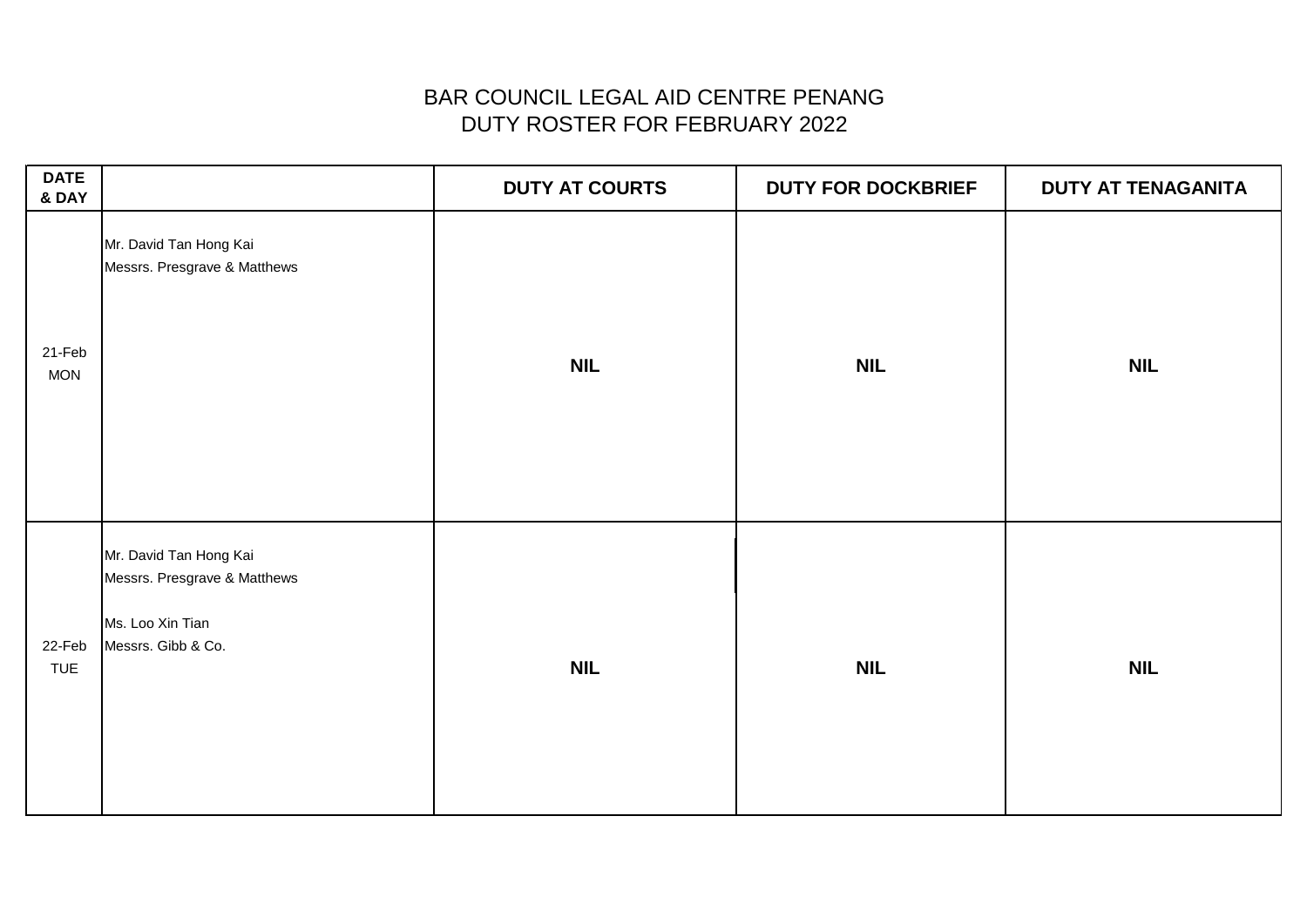| <b>DATE</b><br>& DAY | <b>DUTY AT LAC GREENHALL</b>                           | <b>DUTY AT COURTS</b>                         | <b>DUTY FOR DOCKBRIEF</b> | <b>DUTY AT TENAGANITA</b> |
|----------------------|--------------------------------------------------------|-----------------------------------------------|---------------------------|---------------------------|
| 23-Feb<br>WED        | Mr. David Tan Hong Kai<br>Messrs. Presgrave & Matthews | <b>NIL</b>                                    | <b>NIL</b>                | <b>NIL</b>                |
| 24-Feb<br>THU        | Mr. David Tan Hong Kai<br>Messrs. Presgrave & Matthews | <b>MAH MAJ BALIK PULAU</b><br>COURT (9AM-1PM) | <b>NIL</b>                | <b>NIL</b>                |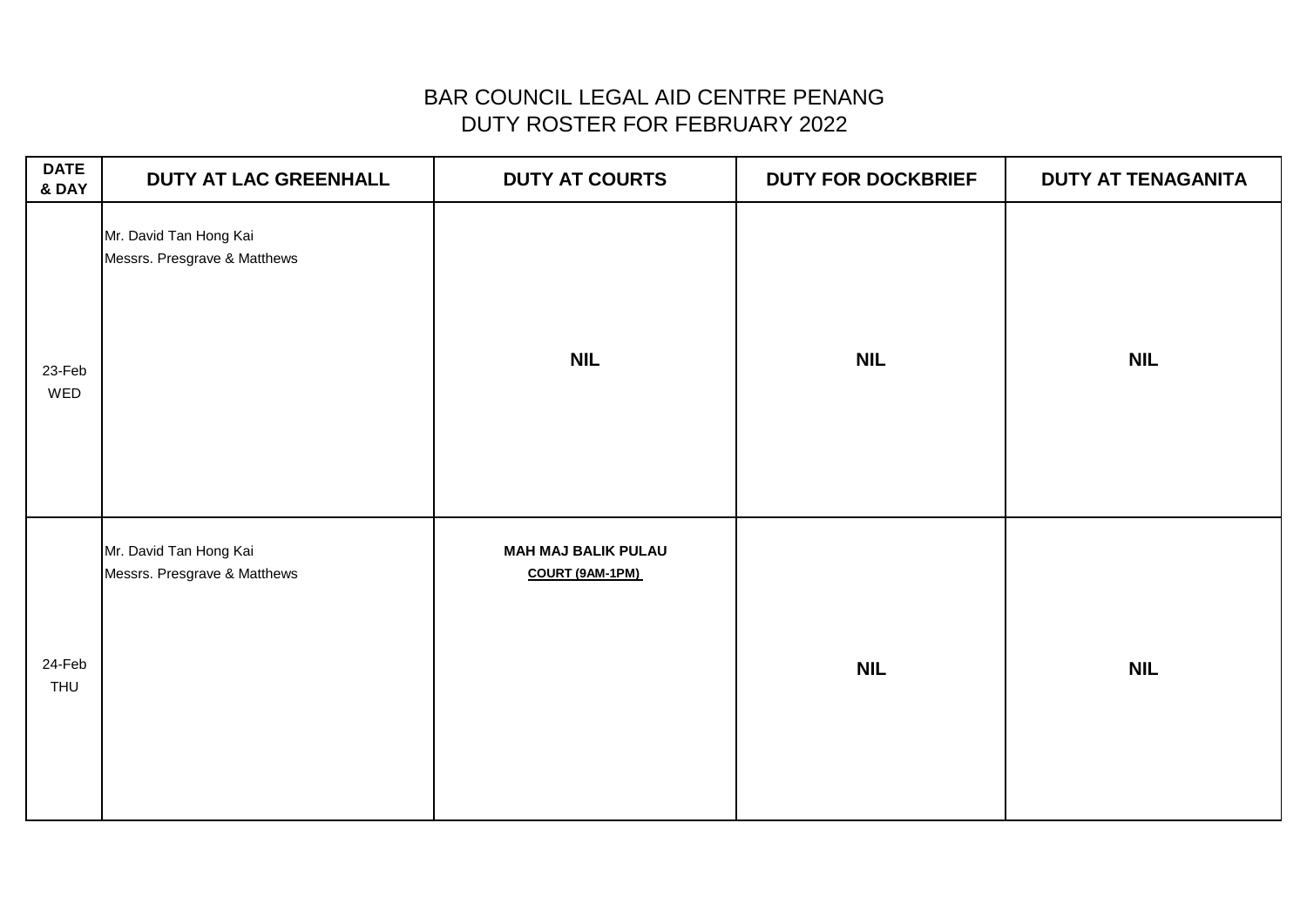| <b>DATE</b><br>& DAY | <b>DUTY AT LAC GREENHALL</b>                           | <b>DUTY AT COURTS</b> | <b>DUTY FOR DOCKBRIEF</b> | DUTY AT TENAGANITA |
|----------------------|--------------------------------------------------------|-----------------------|---------------------------|--------------------|
| 25-Feb<br>FRI        | Mr. David Tan Hong Kai<br>Messrs. Presgrave & Matthews | <b>NIL</b>            | <b>NIL</b>                | <b>NIL</b>         |
| 28-Feb<br><b>MON</b> |                                                        | <b>NIL</b>            | <b>NIL</b>                | <b>NIL</b>         |